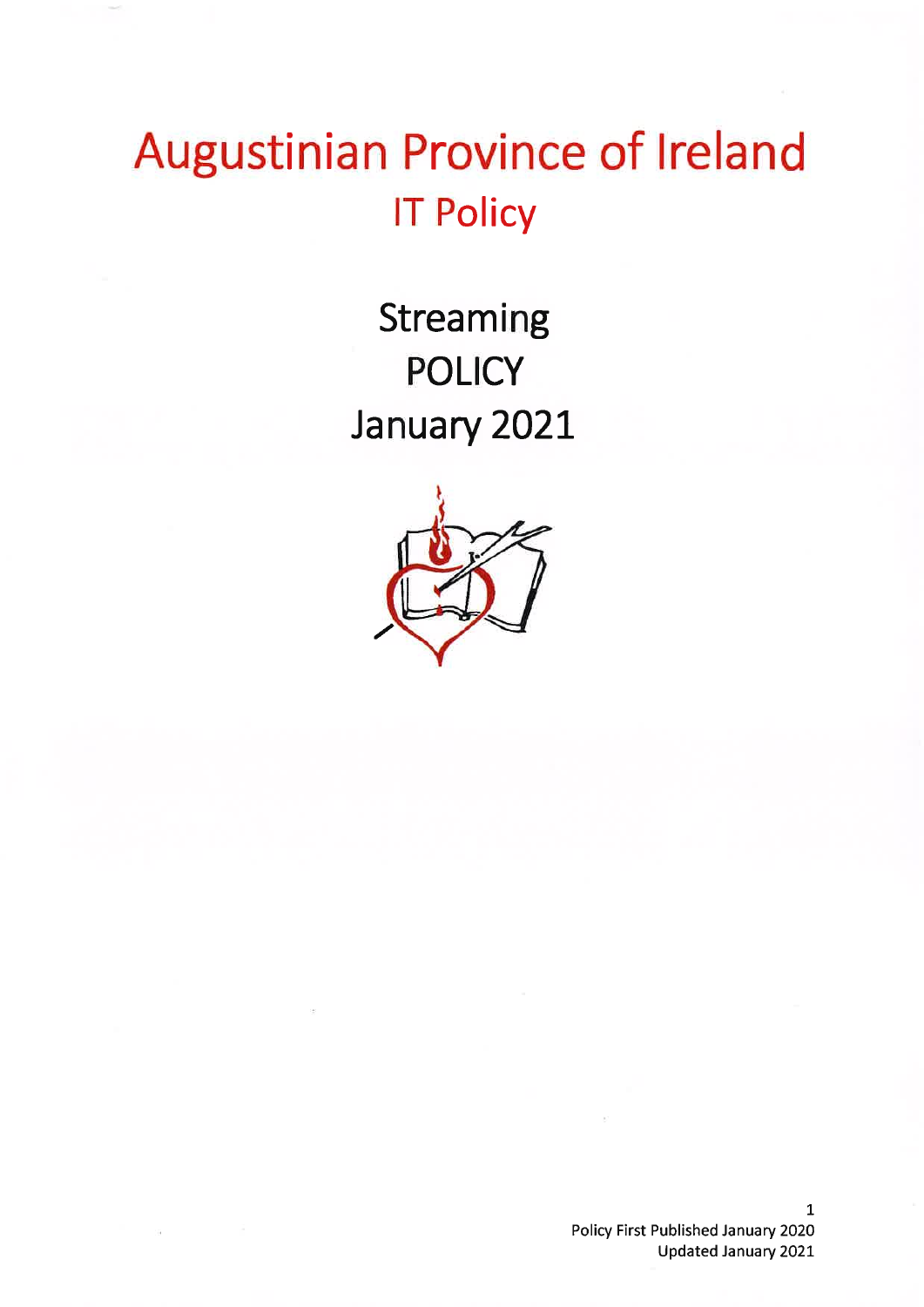The Augustinian Province of Ireland is a registered charity (CHY7182 CRN 20014926) with its Provincial Office at St. Augustine's, Taylor's Lane, Ballyboden, Dublin 16, D16YN32. (Due to refurbishment work the Provincial Office has relocated to 16, Zion Road, Rathgar, Dublin 6, D06FA30 until Spring 2022)

This policy has been developed to demonstrate our commitment to protecting and respecting your personal data. We use a range of communication services to send information to our members. donors, volunteers and the general public for the purposes of providing up to date information on mass times, events, news, evangelization and more.

The Augustinian Province of Ireland fully complies with Irish Data Protection Legislation and the Data Protection principles set out in GDPR legislation introduced on 25<sup>th</sup> May 2018. This Policy applies to personal data collected, processed and stored electronically by the Province in relation to members, staff members, service providers, donors and those individuals, agencies and others with whom we interact in the course of our activities.

This document also outlines how we protect your personal data through the use of up to date technological systems, GDPR Awareness Training for staff and members of the order, regular Data Protection Impact Assessments and technical expert advice from third parties.

The Augustinian Order in Ireland provides a Chaplaincy service to two schools in New Ross and Dungarvan, both of which are run by Boards of Management. Whenever third parties use Augustinian premises for events in which children attend and participate, safeguarding guidelines for such events can be found on our website, www.augustinians.ie/safeguarding.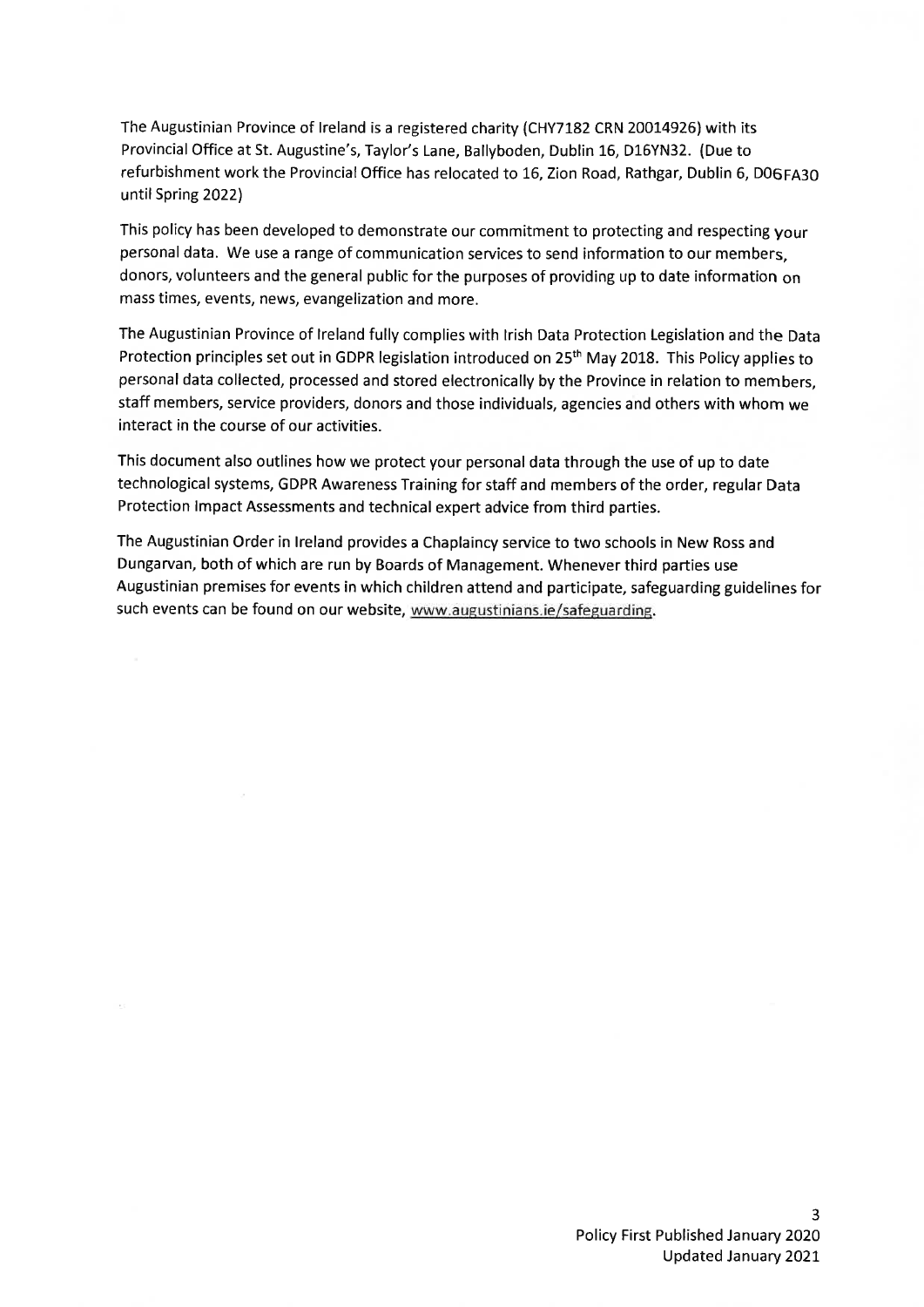### **Streaming:**

The Augustinian Province of Ireland uses third-party streaming services to provide live-streaming with the purpose of connecting and building communities around the world. Live-streaming allows people who are homebound, in hospital, nursing homes or living abroad to watch live masses, other celebrations or services and, thereby allow parishioners to stay connected.

Live-streaming does not capture and hold images except when the Parish requires a recording. There is no cost to a viewer to attend an on-line service. Through this service daily church ceremonies and family events such as baptisms, communions, weddings, funerals, concerts or other activities inside the church can be live streamed, recorded, downloaded. Authorized personnel only, are able to turn on or off the system, set up schedules and recordings and track viewer statistics.

The Augustinian Province of Ireland has entered into a Data Processing Contract with third party streaming services in order to comply with GDPR regulations as of May 2018. This contract specifically addresses our Streaming arrangements with these third parties. As highlighted by the Data Protection Commissioner *the GDPR emphasizes transparency, security and accountability by data controllers and processors, while at the same time standardizing and strengthening the right of European citizens to data privacy.* 

- Live streaming does not capture and hold images except when the parish requires a recording
- The system is managed by the Augustinian Communications Office or Prior in charge.
- Occasionally the OSA may want to record Church events for historical or important purposes and these will be retained on a permanent basis for our archive. Other recordings will be retained for a maximum of 90 days.
- The camera and related equipment on the Church premises is owned by the OSA. It was supplied for the purposes of live streaming, including the audio connection with the Church's amplification system. All recordings are owned by the OSA.
- The Streaming Service Provider may use and store securely visitor's IP addresses to generate viewing statistics such as the total numbers of visitors by country and the time they spent visiting the site. (Cookies)
- OSA Churches will publish upcoming recordings in their newsletters, bulletins, websites, notice boards, social media or other communication channels to allow parishioners or visitors know in advance about recordings. Eg., "The following masses/services will be recorded and they can be viewed online on www.augustinians.ie for 90 days following the ceremony. After that time the recordings will be destroyed, however, exceptions may apply where there is a legitimate request or the recording is of an historical or important nature for our archive.
- Funeral recordings will be advertised on our website www.augustinians.ie and the local website.
- Celebrants of services will announce on the microphone to the congregation and visitors that live-streaming and recordings are taking place by welcoming viewers joining the service via the internet at the beginning of the mass or service and so the congregation hears the message.
- OSA will ask for written consent from regular volunteers or the parents/guardians of minors helping at the church whose images may appear on live-streamed ceremonies or recordings.
- Notifications will be placed on or near pews that are in the line of the camera where people can be seen on live streaming and recordings.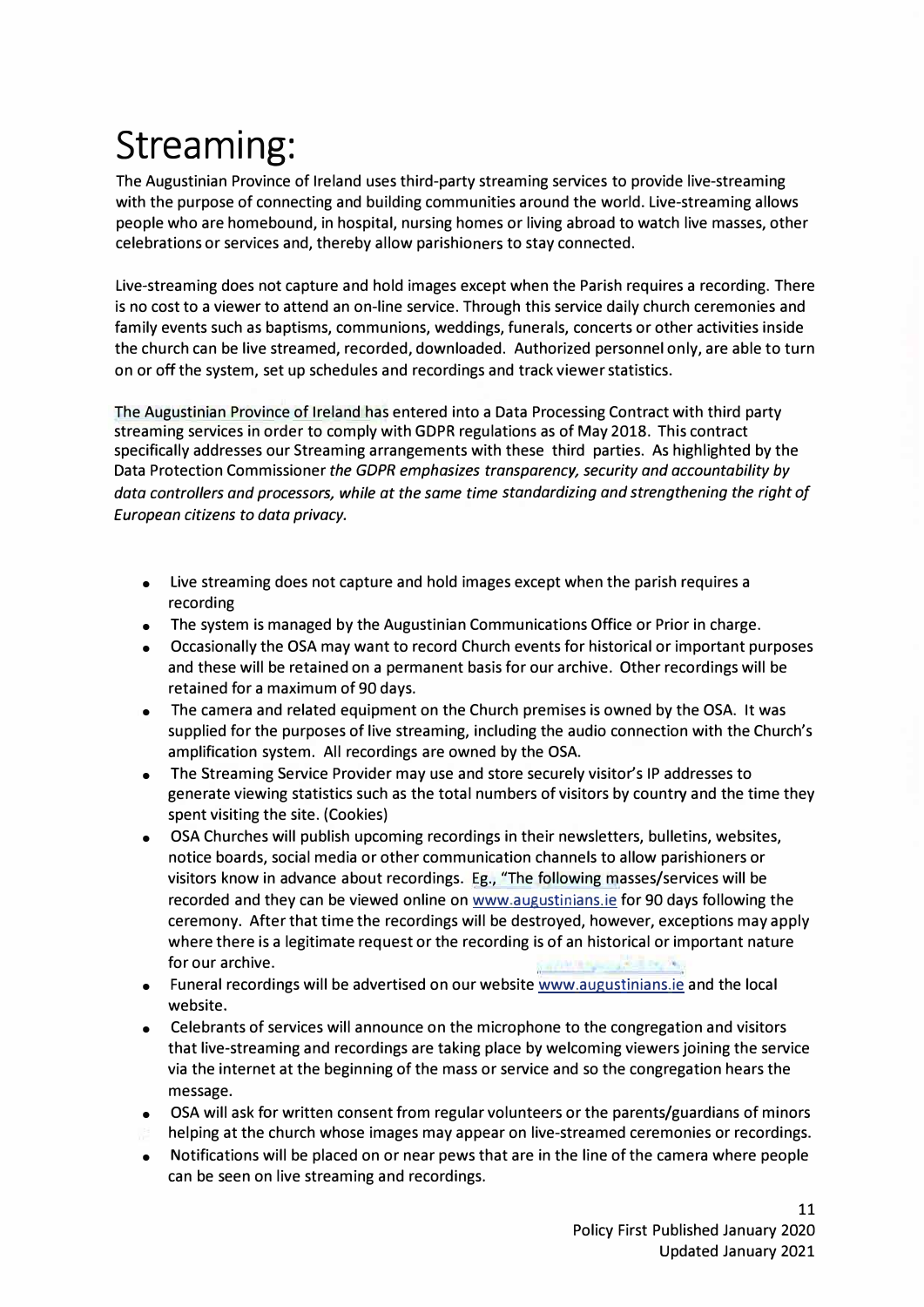

#### **St. Augustines**

#### **Consent For Volunteers**

Name of Church: Name of Church:

**GDPR Consent For Volunteers:** 

Regarding the EU General Data Protection Regulation, the Augustinians would like to ask volunteers in any capacity for their consent to be included in services being live streamed from this church.

This consent will last until the person decides otherwise. Please inform the Streaming Administrator/Prior in writing of this decision.

I have read the information above and I consent to participation in live streamed masses, other services, recordings and/or videos from this Church.

Signature: Signature: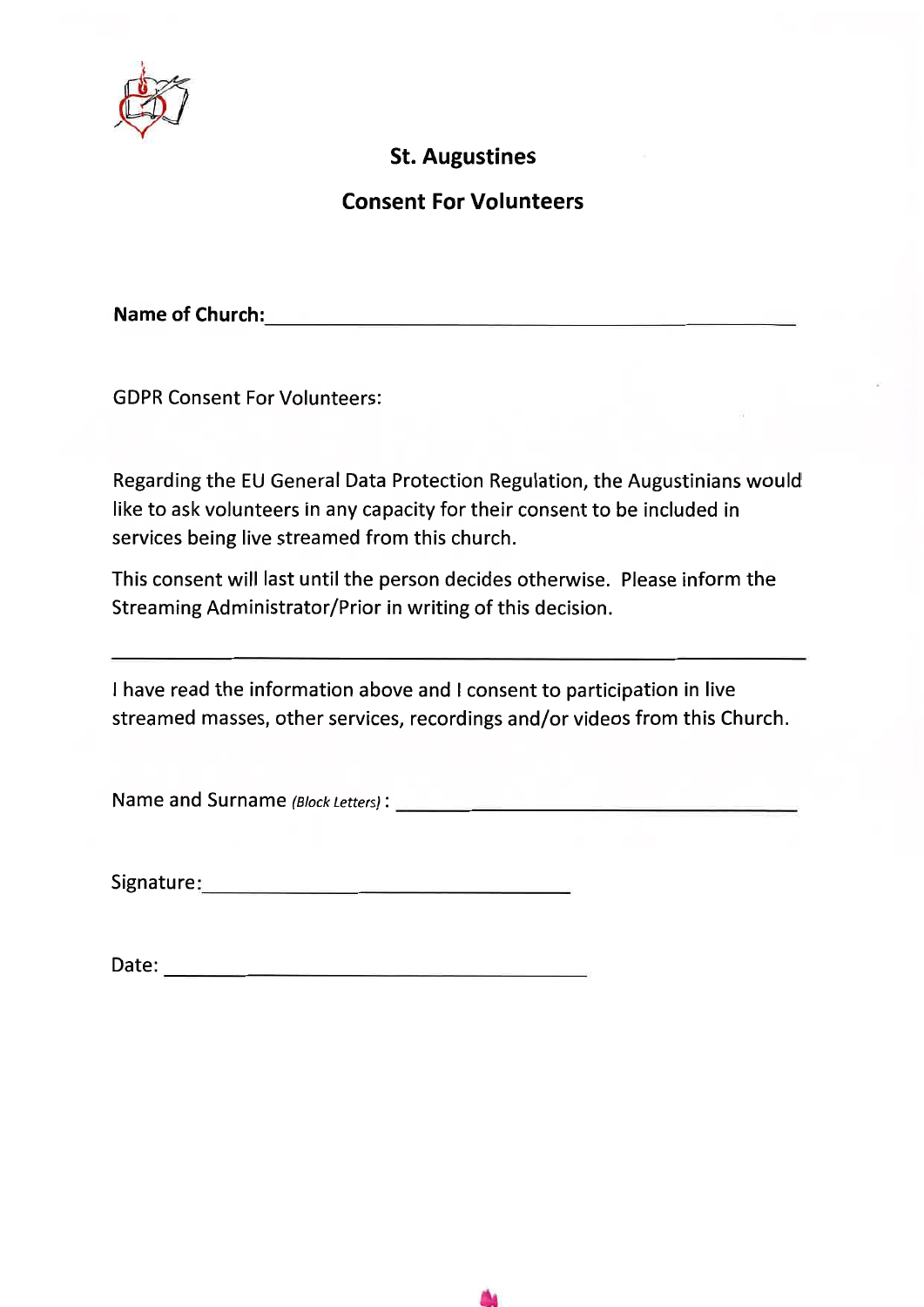

#### **St. Augustines**

#### **Consent For Children Volunteers**

Name of Church: Name of Church:

**GDPR Consent For Parents Whose Children Are Volunteers in this Church:** 

Regarding the EU General Data Protection Regulation, the Augustinians would like to ask parents/guardians whose children volunteer in any capacity for their consent to be included in services being live streamed from this church.

This consent will last until the person decides otherwise. Please inform the Streaming Administrator/Prior in writing of this decision.

I have read the information above and I give permission for my child/children to participate in live streamed masses, other services, recordings and/or videos from this Church.

Child/Children's Name and Surname: Child/Children's Name and Surname:

Parents' Name and Surname (Block Letters):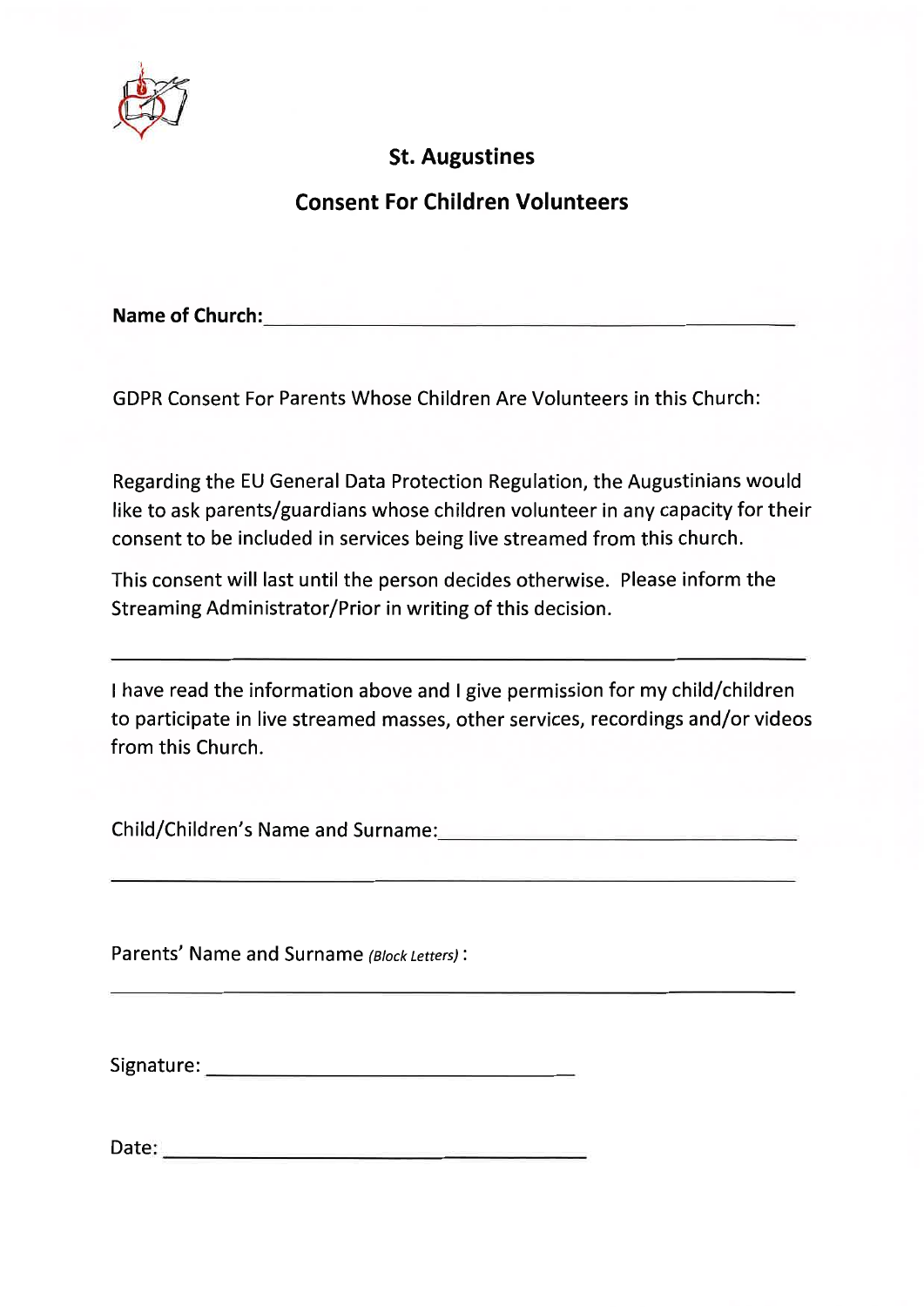# LIVE STREAMING OF SERVICES IN THIS CHURCH

**FOR INFORMATION ON STREAMING PLEASE CONTACT COMMUNICATIONS@AUGUSTINIANS.IE**